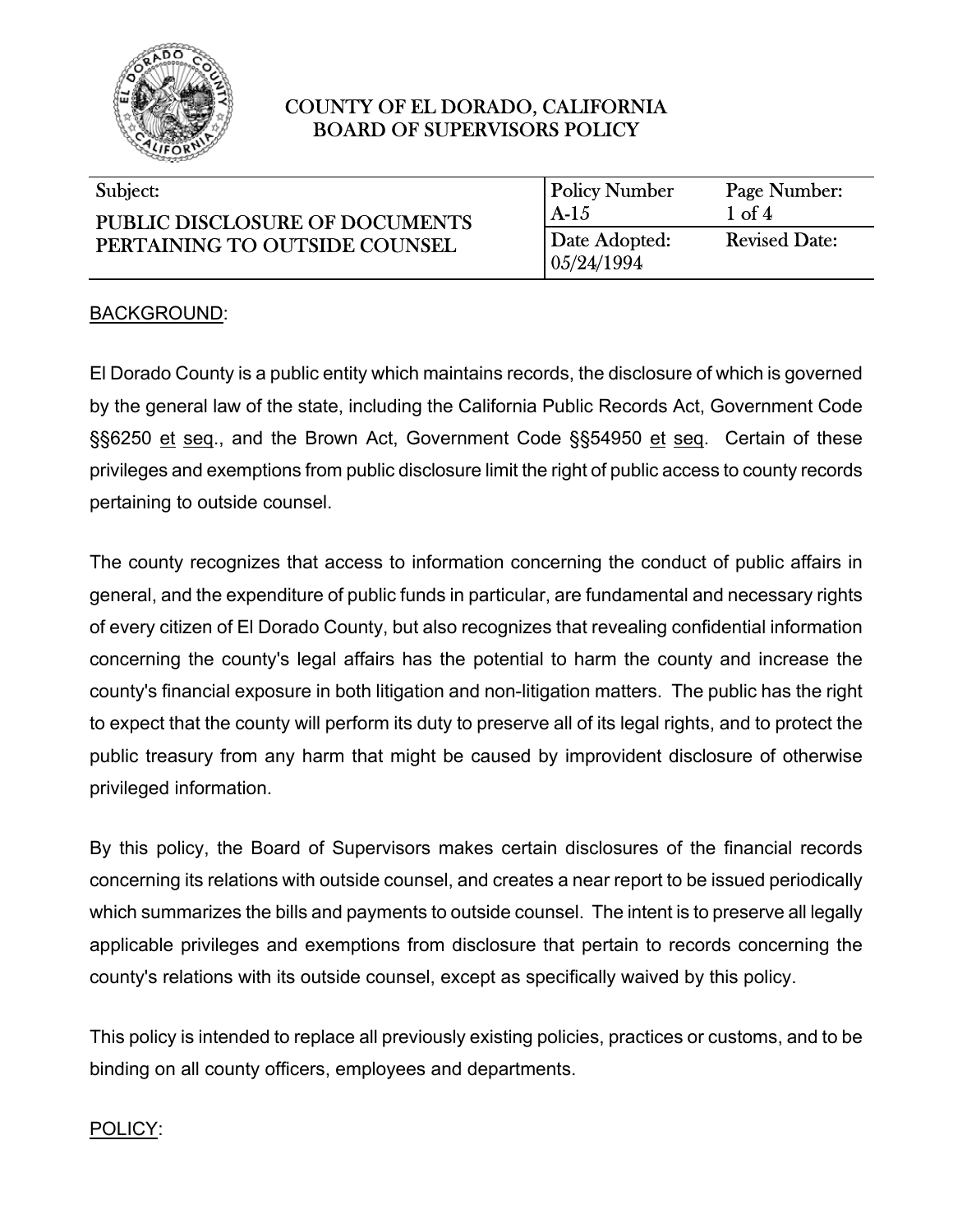

| Subject:                                                        | Policy Number               | Page Number:         |
|-----------------------------------------------------------------|-----------------------------|----------------------|
| PUBLIC DISCLOSURE OF DOCUMENTS<br>PERTAINING TO OUTSIDE COUNSEL | $A-1.5$                     | $2 \text{ of } 4$    |
|                                                                 | Date Adopted:<br>05/24/1994 | <b>Revised Date:</b> |

- 1. All written contracts for the retention of outside counsel, whether for litigation or nonlitigation matters, shall be available for public review. In those instances in which the Board of Supervisors makes a determination that revealing the matter involved would be potentially harmful to the county, the contract available for public review shall be redacted to delete specific reference to the matter involved.
- 2. Upon request, the bills received from outside counsel in non-litigation matters, or in litigation matters in which the litigation has been finally adjudicated or otherwise terminated, shall be made public. Bills for legal services in cases still in active litigation shall be made public, with the bills redacted to omit all information except the date, the identity of outside counsel, the matter and the total amount of the bill.
- 3. Upon request, the county's payment records non-litigation matters, or litigation matters which the litigation has been finally adjudicated or otherwise terminated, shall be made public. If requested, payment records for legal services cases still active litigation shall be made public with the payment records redacted the same manner as the bills.
- 4. For non-litigation matters and for litigation cases which have been finally adjudicated or otherwise terminated, the County shall make available quarterly for public review a summary report of the bills received from and the payments made to outside counsel which identifies the outside counsel, identifies generally the case or matter for which work was performed, and lists the dates and amounts of the bills received and the payments made during the reporting period. In regard to cases in pending litigation at the time the report is prepared, the report shall list only the total amount paid in all pending litigation matters for the period reported on.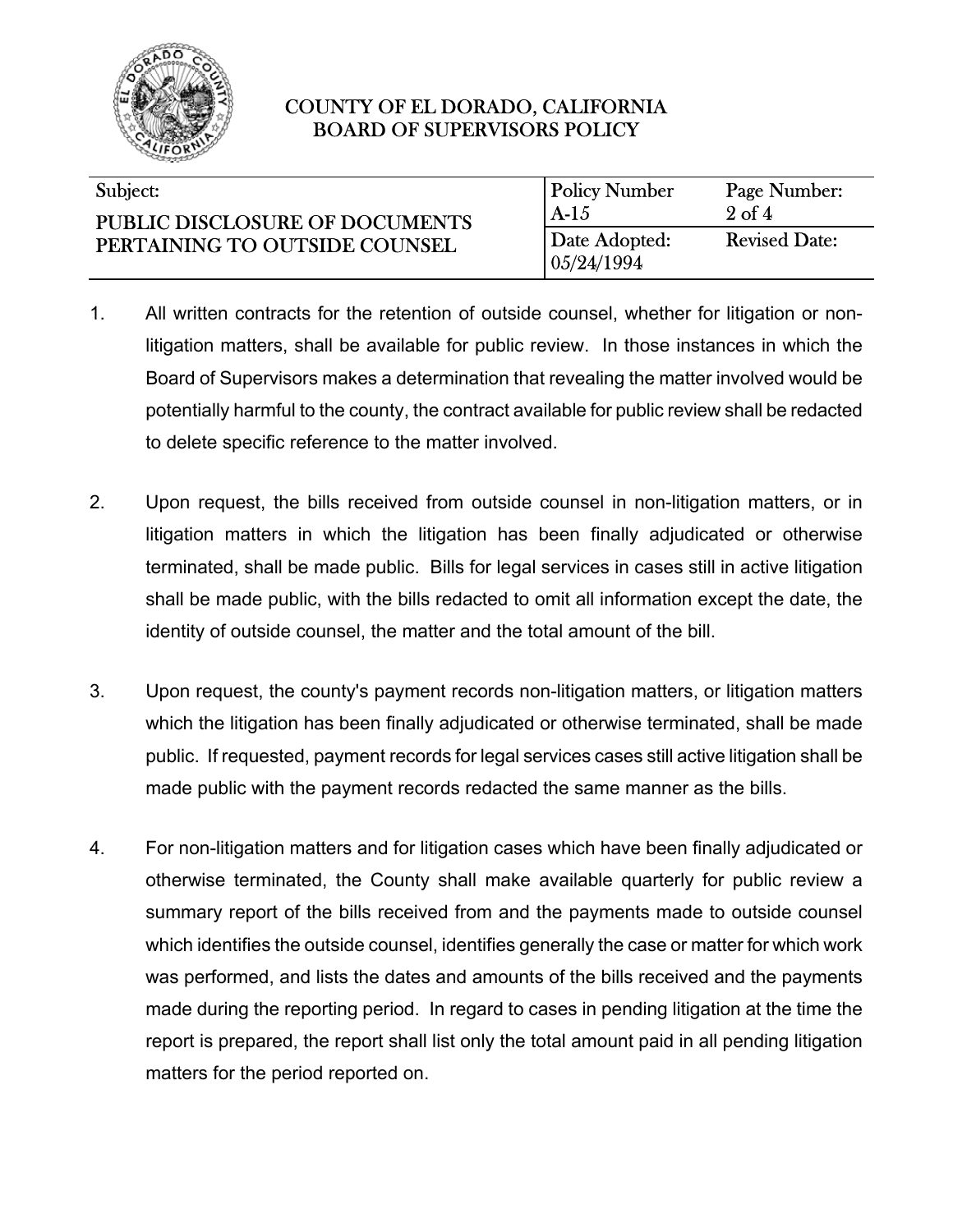

| Subject: |  |
|----------|--|
|----------|--|

 $\overline{\phantom{0}}$ 

| Subject:                                                               | <b>Policy Number</b>          | Page Number:         |
|------------------------------------------------------------------------|-------------------------------|----------------------|
| <b>PUBLIC DISCLOSURE OF DOCUMENTS</b><br>PERTAINING TO OUTSIDE COUNSEL | $A-1.5$                       | $3$ of $4$           |
|                                                                        | Date Adopted:<br>  05/24/1994 | <b>Revised Date:</b> |

 $\overline{\phantom{a}}$ 

l

- 5. When retention of outside counsel has been authorized by the Board of Supervisors meeting a closed session, the Board of Supervisors shall thereafter make a public announcement of the retention at its public session, the identity of the outside counsel, the case or matter involved, and shall then publicly record its vote by motion thereon. In those instances in which the Board of Supervisors makes a determination that revealing the matter involved would be potentially harmful to the county, the matter shall not be identified.
- 6. The Board of Supervisors expressly preserves all privileges and exemptions from disclosure to the full extent authorized by law, except to the limited extent these privileges and exemptions are waived herein limited waiver of confidentiality is intended to be construed narrowly, and shall not e construed as a waiver of otherwise applicable privileges or exemptions.

This limited and narrow waiver is made in the public interest in that the public may know the manner in which public monies are spent with respect to legal matters and litigation. However, the Board of Supervisors expressly declares that such limited waiver relates ONLY to matters of finance, i.e., billings and payments of fees, and not to matters of substance.

7. This general policy is provided for the guidance of, and is binding on, all county officers and employees. It is not intended to preclude the Board from making individual case-bycase disclosures in its discretion. Any request for records that involves any documents related to outside counsel, or any legal or otherwise privileged matters in general, shall be forwarded to the County Counsel for review before any disclosure is made.